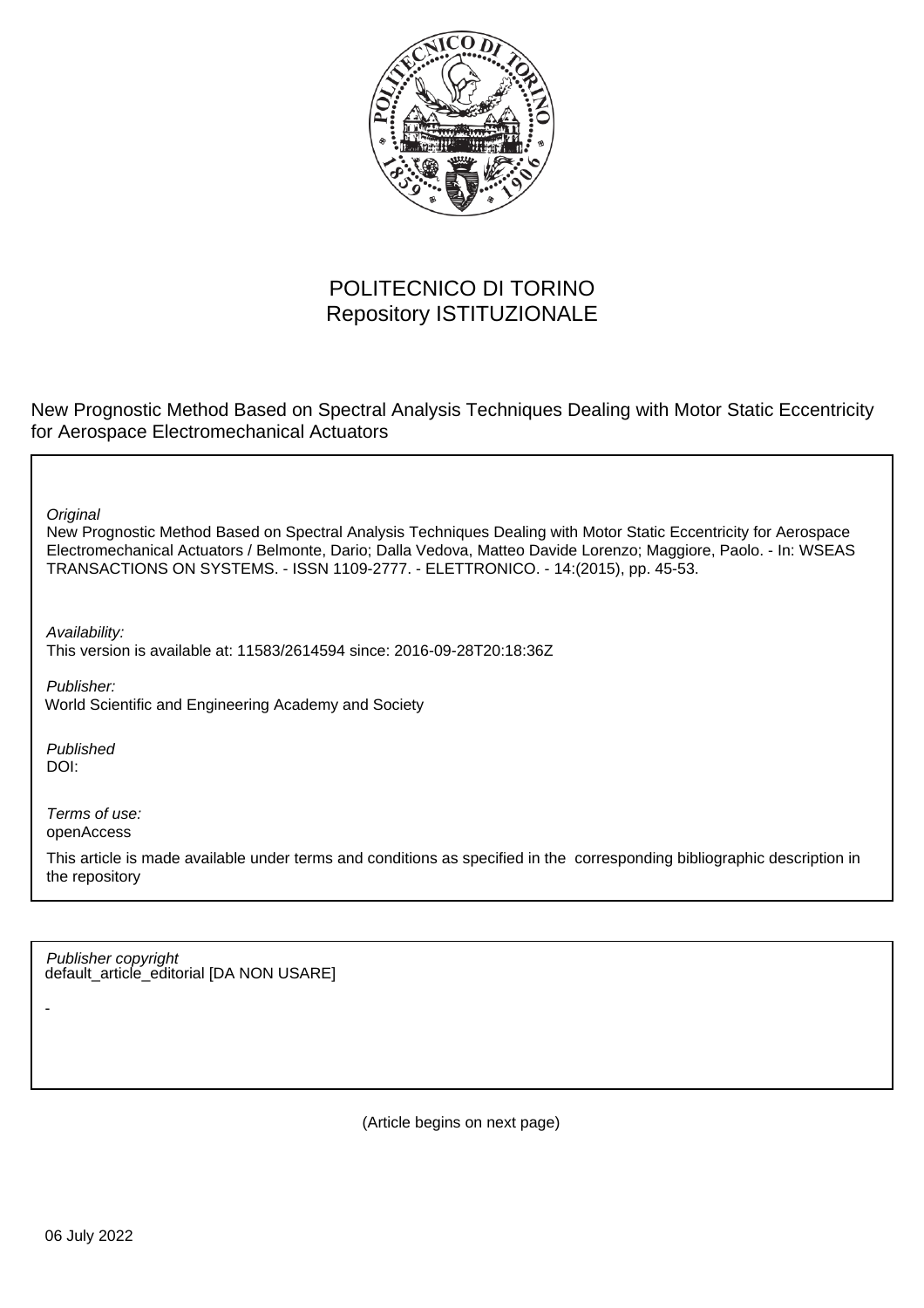# **New Prognostic Method Based on Spectral Analysis Techniques Dealing with Motor Static Eccentricity for Aerospace Electromechanical Actuators**

#### D: BELMONTE, M. D. L. DALLA VEDOVA, and P. MAGGIORE Department of Mechanical and Aerospace Engineering Politecnico di Torino Corso Duca degli Abruzzi 24 – 10129, Turin ITALY matteo.dallavedova@polito.it

*Abstract:* - The prognostic algorithms are important to identify the precursors of incipient failures of electromechanical actuators (EMA) applied to aircraft primary flight controls. Keeping in mind the risk related to the performed functions of these actuators the anticipation of an incoming failure is really useful: a correct interpretation of the failure degradation pattern, in fact, can trig an early alert of the maintenance crew, who can properly schedule the servomechanism replacement, increasing the aircraft safety and reliability. In this paper the authors propose an innovative prognostic model-based approach, able to recognize the symptoms of an EMA degradation before the explicit exhibition of the anomalous behavior. The identification/evaluation of the considered incipient failures is performed analyzing proper critical system operational parameters, able to put in evidence the corresponding degradation path, by means of a numerical algorithm based on spectral analysis techniques. Subsequently, these operational parameters are correlated with the actual health condition of the considered system by means of failure maps created by a reference monitoring model-based algorithm. In the present work, the proposed method has been applied to an EMA with a brushless DC motor affected by a progressive increase of the static eccentricity of the rotor. In order to evaluate the performances of the aforesaid prognostic method a test simulation environment, able to manage different failure modes, has been defined. This numerical test case simulates the dynamic behaviors of the EMA taking into account nonlinear effects related to different kinds of progressive mechanical failures (such as transmission backlash, friction, and rotor static eccentricity). Results show that the method exhibit adequate robustness and a high degree of confidence in the ability to early identify a malfunctioning, minimizing the risk of fake alarms or unannounced failures.

*Key-Words: -* BLDC Rotor Static Eccentricity, Electromechanical Actuator (EMA), Prognostics and Health Management (PHM), Prognostic Precursors, Progressive Failures, Spectral Analysis

#### **1 Introduction**

Actuators provide a mechanical power transforming of electrical, pneumatic or hydraulic sources of power, and they are commonly used for driving flight control surfaces and utility aircraft subsystems. Flight control systems are critical for safety indeed they must meet severe reliability requirements of less than one catastrophic failure per  $10^5$  flight hours. The design of critical components such as actuators used for primary flight controls must respect the applicable Airworthiness Code (EASA CS-25, AMC 25.629) by a conservative safe-life approach which imposes proper levels of reliability and programmed removal of related components after a specific interval of time or operating cycles. Historical records indicate that the actual use is often very different from the estimated one, because the aforesaid design criterion

is not able to evaluate possible initial flaws (e.g. occurred during manufacturing) and other impacting factors such as extreme or unanticipated operating scenarios, pilot and flying style in manned systems. Statistical based preventive maintenance tasks are also involved to remove components with significant useful life increasing costs and related inefficiencies. Prognostic is a discipline with the purpose to predict when a certain component loses its functionalities and is not further able to operate or to meet desired performances. It is based on analysis and knowledge of possible failure modes and on capability to identify incoming faults, due to aging or wear, by monitoring specific operational parameters (prognostic precursors) [1]. Prognostics is used in other technological fields and could be very useful to condition based maintenance, since it reduces both costs and inspection time.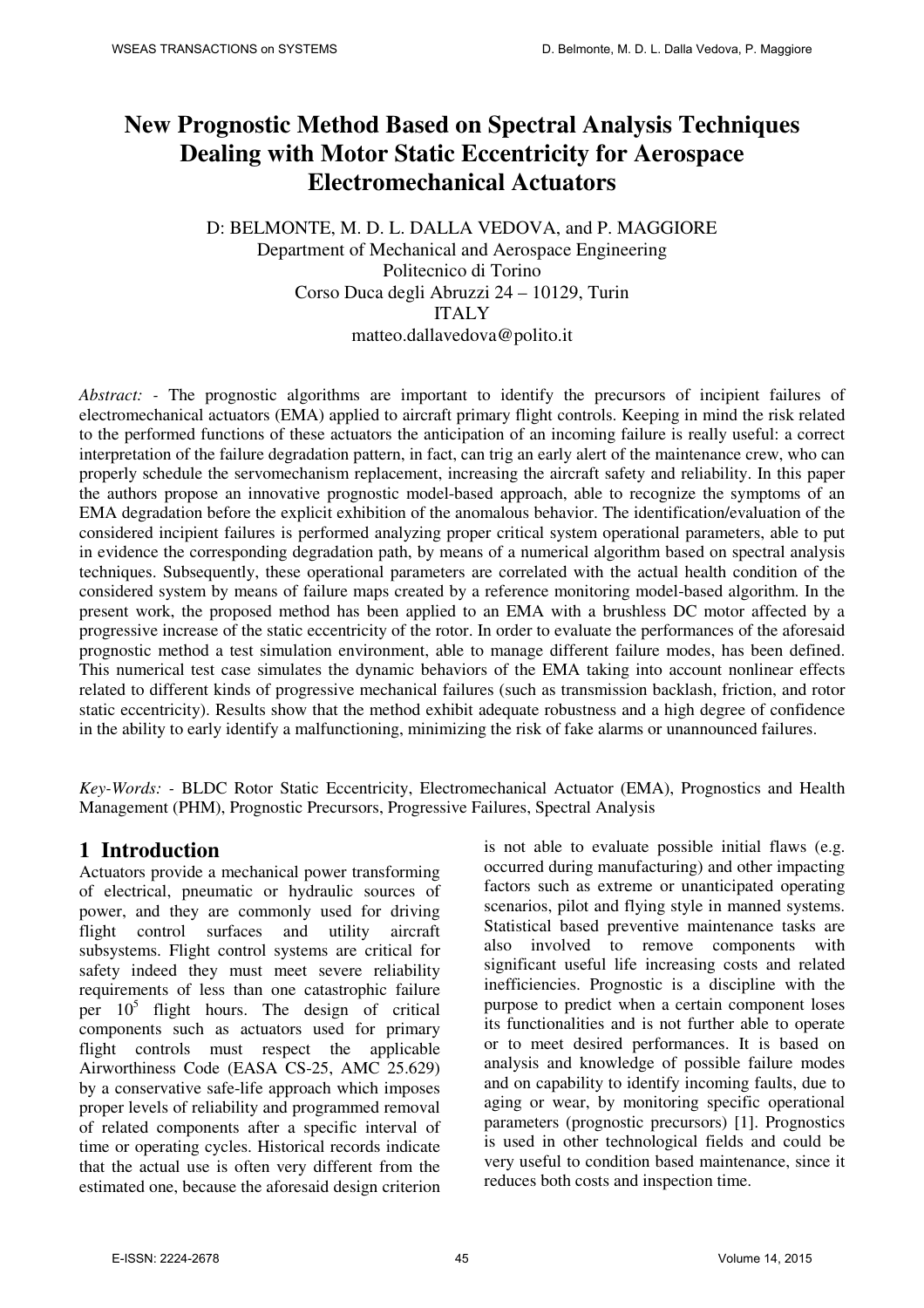To improve these advantages, a new discipline called Prognostics and Health Management (PHM) was born to provide real-time data on current health status of the system and to calculate Remaining Useful Life (RUL) before a fault or failure occurs, when a component becomes unable to perform its features at designed levels. The need for condition based maintenance is clearly recognized, but it is difficult to define robust PHM algorithms due to complex actuators phenomenology. It is necessary to develop a robust health management solution able to perform reliable and acceptable faults detection and failure prediction analyzing multiple, competitive failures modes by monitoring physically meaningful parameters [1].

Several aircraft use electrohydraulic (EHA) or simply hydraulic actuators for primary flight control system, but incoming Unmanned Autonomous Vehicles (UAVs) already utilize electromechanical actuators (EMA). Moreover, several research programs are introducing EMA in future military and civil flight control systems: as an example in 2011 the Sagem company has developed an EMA for the aileron on an Airbus A320 commercial jetliner. Typically PHM strategies are easier to implement on EMA since additional sensors are usually not required providing to define the health status of the system. The same sensors framework used for control schemes and systems monitor is also used in many PHM algorithms in a model based approach for health system evaluation.

This paper presents a study focused on the development a prognostic technique able to identify proper failure precursors alerting that degrading performances of an aeronautical electromechanical actuator exhibiting an anomalous behavior due to wear phenomena. In particular, three kinds of nonlinear physical behaviors are considered: friction, backlash, rotor static eccentricity.

To assess the robustness of the proposed techniques, based on a typical Spectral Analysis approach, an appropriate simulation test environment has been developed. Simulations have then been run with progressive Static Rotor Eccentricity while the EMA model is subjected to different parameters configuration; the algorithms correctly sort out the failure precursors and make a correlation between the actual Static Eccentricity percentage and the calculated operating maps to identify and evaluate incoming failure.

Results show that an adequate robustness and confidence has been gained in the ability to early identify the EMA malfunctioning minimizing the risk of false alarms or unannounced failures.

The aims of this work are:

- 1. The proposal of a numerical algorithm, implemented in MATLAB-Simulink simulation environment, able to perform the simulations of dynamical systems for EMA taking into account evaluation of rotor static eccentricity due to progressive bearings wear.
- 2. The proposal an innovative prognostic method introducing typical spectral signal analysis techniques able to detect, by specific failure precursors, an accurate health state of the flight control systems.

## **2 Primary Flight Control EMAs**



Fig. 1: Electromechanical actuator (EMA) scheme.

Primary flight controls are typically proportional servomechanisms with continuous activation: they must return a force feedback related to command intensity and a high frequency response. Since their loss is a critical issue, their reliability must be very high. Their purpose is to control the dynamic of the aircraft by generating, by means of the rotation of the related aerodynamic surfaces, unbalanced forces/couples acting on the aircraft itself. These controls are usually conceived to obtain the aircraft rotation around one of the three body axis when one control surface is activated. This kind of actuator, because of its great accuracy, high specific power and very high reliability, is often equipped on current aircrafts, even if on more modern airliners electro-hydrostatic actuators (EHA) or electromechanical actuators (EMA) are installed. In the last years the trend towards the all-electric aircrafts brought to an extensive application of novel optimized electrical actuators, such as the electromechanical ones (EMA). To justify the fervent scientific activity in this field and the great interest shown by the aeronautical world, it must be noticed that, compared to the electrohydraulic actuations, the EMAs offer many advantages: overall weight is reduced, maintenance is simplified and hydraulic fluids, which is often contaminant, flammable or polluting, can be elimination.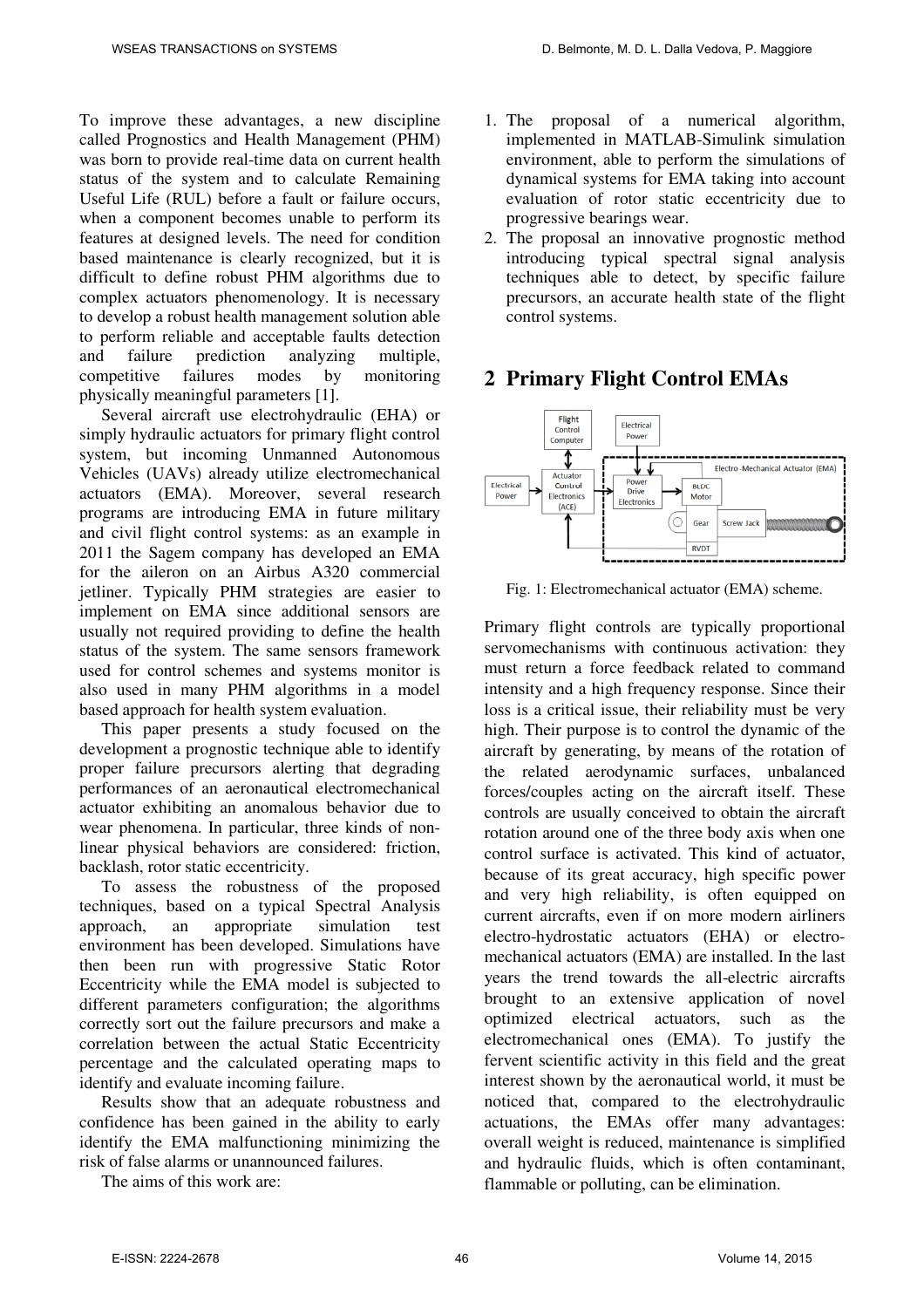For these reasons, as reported in [2], the use of actuation systems based on EMAs is increasing in various fields of aerospace technology. As shown in Fig. 1, a typical electromechanical actuator used in a primary flight control is composed by:

- 1. An actuator control electronics (ACE) that closes the feedback loop, by comparing the commanded position (FBW) with the actual one, elaborates the corrective actions and generates the reference current  $I_{ref}$ :
- 2. A Power Drive Electronics (PDE) that regulates the three-phase electrical power;
- 3. An electrical motor, often BLDC type.
- 4. A gear reducer having the function to decrease the motor angular speed and increase its torque.
- 5. A system that transforms rotary motion into linear motion: ball screws or roller screws are usually preferred to acme screws because, having a higher efficiency, they can perform the conversion with lower friction;
- 6. A network of sensors used to close the feedback rings (current, angular speed and position) that control the whole actuation system (reported in Fig. 1, as RVDT).



Fig. 2: Proposed EMA block diagram.

## **3 Proposed EMA Numerical Model**

As previously mentioned, goal of this research is the proposal of a new a technique to identify precocious symptoms (usually defined failure precursors) of EMA degradations. In order to assess feasibility performance and robustness of the aforesaid technique, a suitable simulation test environment has been developed in the MATLAB/Simulink.

The proposed numerical model (Fig. 2), widely described in [3], is consistent with the considered EMA architecture. As shown in Fig. 2, the propose simulation model is composed by six subsystems:

- 1. *Com*: input block that generates the different position commands.
- 2. *ACE*: subsystem simulating the actuator control electronics, closing the feedback loops and generating in output the reference current *Iref*.
- 3. *BLDC EM Model*: subsystem simulating the power drive electronics and the trapezoidal BLDC electromagnetic model, that evaluates the torque developed by the electrical motor as a function of the voltages generated by three-phase electrical regulator.
- 4. *EMA Dynamic Model*: subsystem simulating the EMA mechanical behavior by means of a 2 degree-of-freedom (d.o.f.) dynamic system.
- 5. *TR*: input block simulating the aerodynamic torques acting on the moving surface controlled by the actuator .
- 6. *Monitor*: simulates the monitoring system.

It must be noted that this numerical model is able simulate the dynamic behavior of the considered EMA taking also into account the effects of BLDC motor non-linearities [4-8], mechanical end-oftravels, compliance and backlashes acting on the mechanical transmission [9], analogic to digital conversion of the feedback signals, electrical noise acting on the signal lines and electrical offset of the position transducers [10] and dry friction (on bearings, gears, hinges and screw actuators) [11].

#### **4 EMA Failures and Performance Degradations**

Only recently EMAs have been employed in aeronautics for flight control systems, so the cumulate flight hours and the on-board installation periods don't permit reliable statistic data about recurring failures. Generally it is possible to classify among four main failures categories: mechanical or structural failures, BLDC motor failures, electronics failures and sensor failures. The present work takes into account effects of mechanical failures due to progressive wear focused on progressive static rotor eccentricity related to bearing wear.

Electrical and sensor failures have not a secondary importance, but their evolution is very fast, nearly instantaneous, so corresponding failure precursors are often hard to identify and evaluate; nevertheless it is intention of the authors to study these kind of failures in a next work.

As is known, wear increases the dry friction phenomena that occur between two surfaces in relative motion, increasing both static and dynamic friction coefficients. The driven system requires higher torques to actuate the control surface with the same external load. Even if an increased dry friction does not cause seizure of the entire system, it reduces the corresponding servomechanism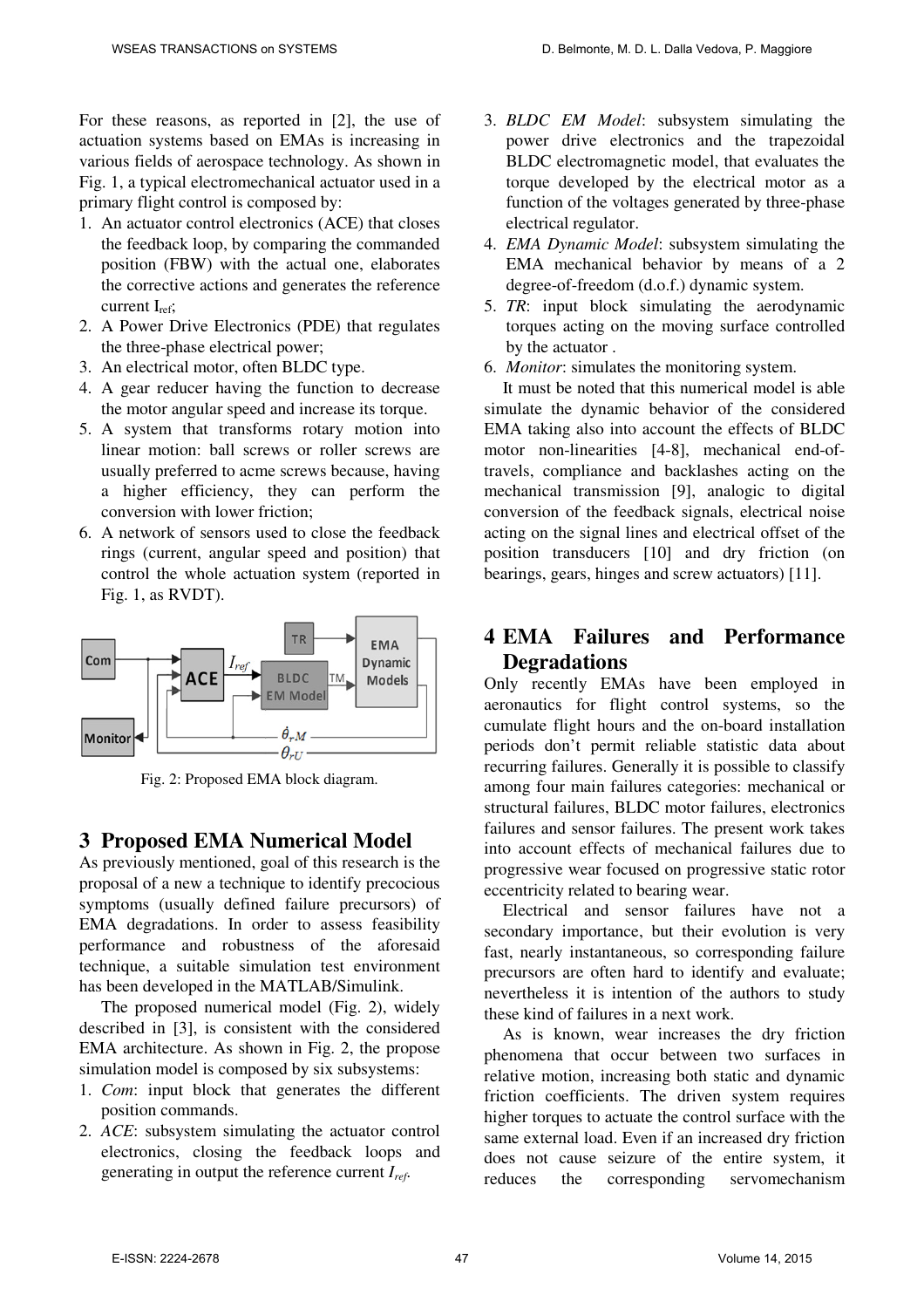accuracy and sometimes it generates dynamic unexpected responses, as stick-slip or limit cycles due to the interaction between PID controller and friction forces. The mechanical wear could also generate backlash in EMA moving parts such as gears, hinges, bearings and especially ball screw actuators; these backlashes, acting on the elements of the mechanical transmission, reduce the EMA accuracy and, as a function the mutual position with respect to the signal transducers, can lead to problems of dynamic stability and controllability of the whole actuator. The eccentricity fault of a stator and rotor is due mainly to mechanical reasons. In this kind of failures, the axes of symmetry of the stator and of the rotor and the rotational axis of rotor are displaced to each other. This displacement of symmetrical axes can be classified into static, dynamic and mixed eccentricities [12]; in this work, only the first type of eccentricity will be discussed.



Fig. 3: Reference system for the definition of rotor static eccentricity ζ.

The static eccentricity (Fig. 3) consists in a misalignment between the rotor rotation axis and the stator axis of symmetry; the rotor is symmetric and rotates towards its rotation axis, this misalignment initially is mainly due to manufacturing tolerances and imperfections, but, during operational period, increases as a consequence of wear in bearings that support rotor shaft. When this failure occurs in multipolar motor, the rotor generates a magnetic flux that has not cyclic symmetry, since the air gap varies during its 360° degrees turn. Therefore, if a rotor has an evaluable static eccentricity, an additional radial force component arises and its magnitude varies like a sine wave. In condition of Static Eccentricity the air gap is not constant and symmetric along rotor turn (Fig. 3), so the clearance between the rotor and the stator can be mathematically represented by this function:

$$
g'(\vartheta) = g_0 + x_0 \cos(\vartheta) \tag{1}
$$

where  $g_0$  is the initial clearance without misalignment and the second term added represents the sinusoidal air gap variation as a function of the misalignment *x0*. In terms of motor performances, in these conditions the provided torque is lower than in nominal conditions (because of a change in the electromagnetic characteristics of the engine): to simulate eccentricity effects avoiding more complex electromagnetic FEM models, a smart numerical algorithm has been released. Since static eccentricity modifies the magnetic coupling between the stator and the rotor, the proposed algorithm adjusts the angular modulation of the back-EMF coefficients and thereby the related torque constants. As reported in [2], this algorithm is implemented by means of the functions  $f(u)$ contained in the BLDC EM Model block of Fig. 2 and acts on the three back-EMF constants *Cei* (one for each of the three phases) modulating their trapezoidal reference values *Kei* as a function of coil short circuit percentage, static rotor eccentricity ζ and angular position ϑ*r*.

$$
e_{a} = Ke_{i} \cdot Ce_{i} \cdot (1 + \zeta \cdot \cos(\vartheta_{r}))
$$
 (2)

The obtained constants (*ke\_a*, *ke\_b*, *ke\_c*) are then used to calculate the corresponding counterelectromotive forces (*ea*, *eb*, *ec*) to evaluate the mechanical couples (*Cea*, *Ceb*, *Cec*) generated by the three motor phases. The effects of the aforesaid failures will be briefly analyzed in the next section, in which the related EMA simulations will be examined. With respect to other EM models available in literature, the numerical model shown in the previous sections is able to calculate the instantaneous value of each current phase (*Ia*, *Ib*, *Ic*) also in case of unbalanced electromagnetic system (e.g. partial short circuit on a stator branch or rotor static eccentricity). Then, it is possible correlate the progressive static eccentricity with these currents (used as failure precursors) by means of an algorithm, based on the Fourier spectral analysis, that analyses the filtered phase currents; for this purpose, each phase current is filtered by three low pass signal filter, in order to attenuate noise and disturbances [13]. The Fourier Transform (FT) is a mathematical instrument that changes the time domain representation into a frequency domain representation, which has many applications in physics and engineering. The FT comes from a study of Fourier series that it represents complicated but periodic functions as infinite sum of sine and cosine functions with different amplitude and phase.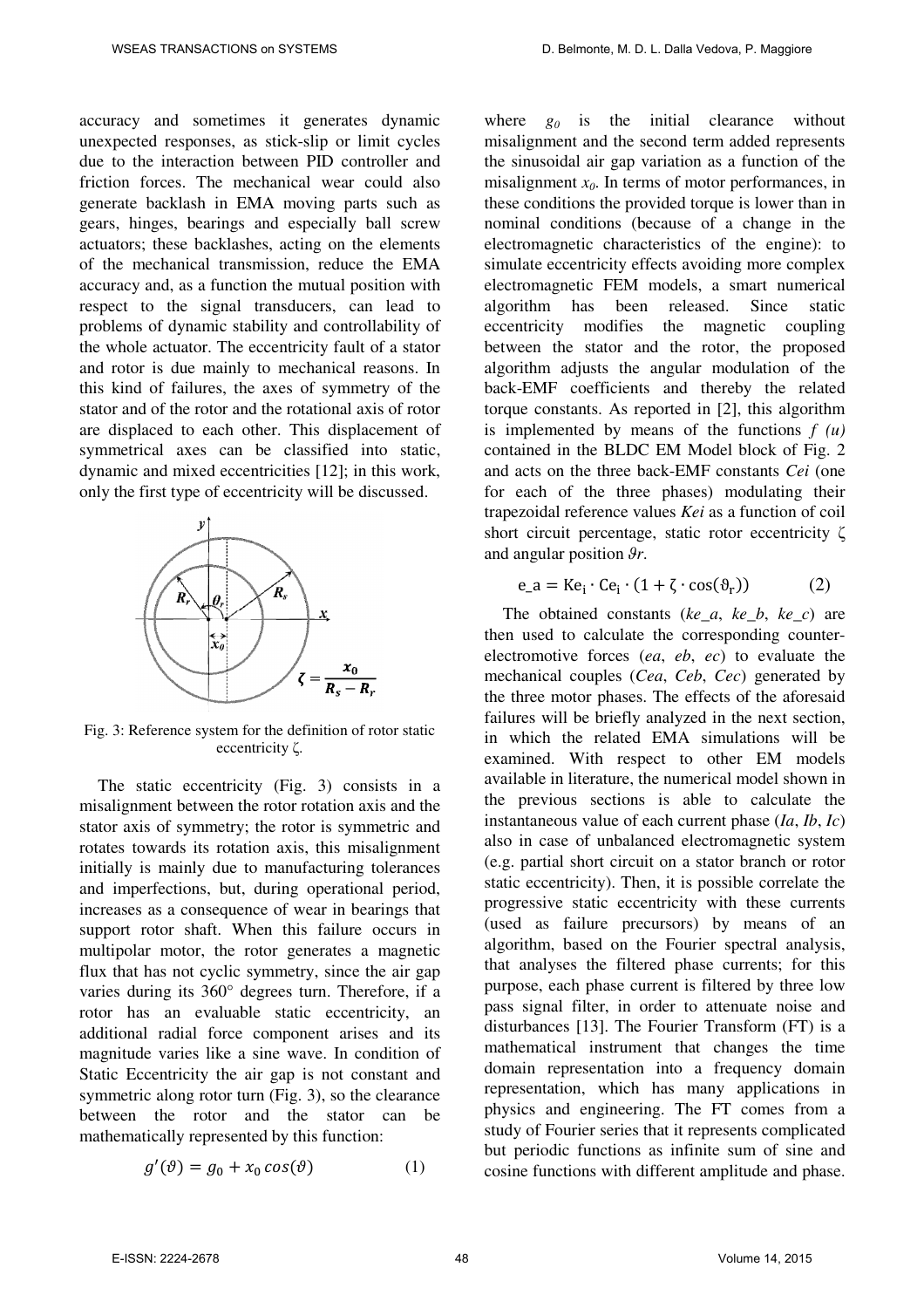It's possible to represent sine and cosine formulas using Euler's Formulas, then the Fourier Series is written by (3):

$$
f(x) = \sum_{n = -\infty}^{+\infty} c_n e^{2\pi i \left(\frac{n}{T}\right)x}
$$
 (3)

where  $c_n$  is the n-th Fourier coefficient.

The Discrete Fourier Transform (DFT) is the equivalent of Continuous Fourier Transform for a signal known only at N samples time during a finite Time acquisition [14], so we have a finite sequence data considering the signal periodic as:

$$
F[n] = \sum_{k=0}^{N-1} f[k] e^{-j\frac{2\pi}{N}nk}
$$
 (4)

The DFT approximates the Fourier Transform since it provides only for a finite set of frequencies during a limited acquisition time. It must be noted that there are two main types of DFT calculation errors: "Aliasing"<sup>1</sup> and "Leakage". According to the Nyquist-Shannon theorem, defined *fM* the upper limit of the frequency bandwidth of a signal, in order to avoid "Aliasing" phenomena during DFT calculation, the Sampling Frequency  $f_s$  must be defined as:

$$
f_s > 2f_M \tag{5}
$$

In the present work, in order to avoid Aliasing errors, the performed DFT uses a sampling frequency  $f_s$  equal to the inverse of the integration time DT of EMA simulation model: this requisite allows the representation of all high frequency components calculated by the model EMA.

The continuous Fourier Transform of a waveform requires the integration to be performed over the interval - $\infty$  to + $\infty$  or over an integer number of cycles of the waveform. If we attempt to calculate the DFT over a non-periodic signal, we have a corrupted frequency transform due to "Leakage" errors. For most waveform of real data it is not possible to reduce "Leakage" without a specific data modification.

This used solution is usually called "Windowing" [16]: a cosine function is applied over the entire signal to taper the samples towards zero at both endpoints without discontinuity with a hypothetical next period.

Rather than performing a DFT calculation, a FFT calculation is often preferred to reduce the number of involved multiplications [17-19]. The proposed numerical module uses a FFT with a "Hanning" windows: this type of windowing, often used for general purpose applications in spectral analysis [15], is defined as:

$$
Wn = \frac{1}{2} \Big\{ 1 - \cos \Big[ \frac{2\pi n}{(N-1)} \Big] \Big\};\tag{6}
$$

where  $0 \le n \le (N - 1)$ .

Windowing have a side effects because data are reduced and set to zero at the beginning and end of each time record to force the signal to be periodic; it must be noted that there is no loss in amplitude readout accuracy, but a loss in frequency resolution is present. A processing technique called "overlap" is able to enhance events occurring near the beginning and ending of time record. The entire simulation time is divided in several time section intervals, which are not time sequential but overlapped of 67% from the first time section in order to improve spectral information. Energy information in signal must be preserved during transformation. That is, the energy measured on time signal must equal the energy measured on the frequency representation of that signal.

All the aforesaid spectral techniques (and the related requisites) are merged together and implemented into the proposed numerical module called EMA Spectral Algorithm. This module processes all filtered phase currents deriving from each considered value of the rotor static eccentricity and correlates these failures with the corresponding failure precursors, generating a simulated "operating map". Once defined, for each type of EMA examined, its own "operating maps" it is possible to conceive dedicated fault detection/evaluation systems (on-board systems or portable devices equipped with embedded versions of the proposed spectral analysis algorithms) able to evaluate static rotor eccentricity during preflight test.

## **5 EMA Spectral Algorithm and Operating Maps**

Simulation EMA environment works with step command with a very high position value for driving surface to quickly saturate the electromechanical actuator, that after a short transient time, it reaches the max velocity without aerodynamic load.

 $\overline{a}$ 

<sup>1</sup> It must be noted that we have "Aliasing" DFT calculation errors when the samples are not sufficiently closely spaced to represent high frequency spectral components.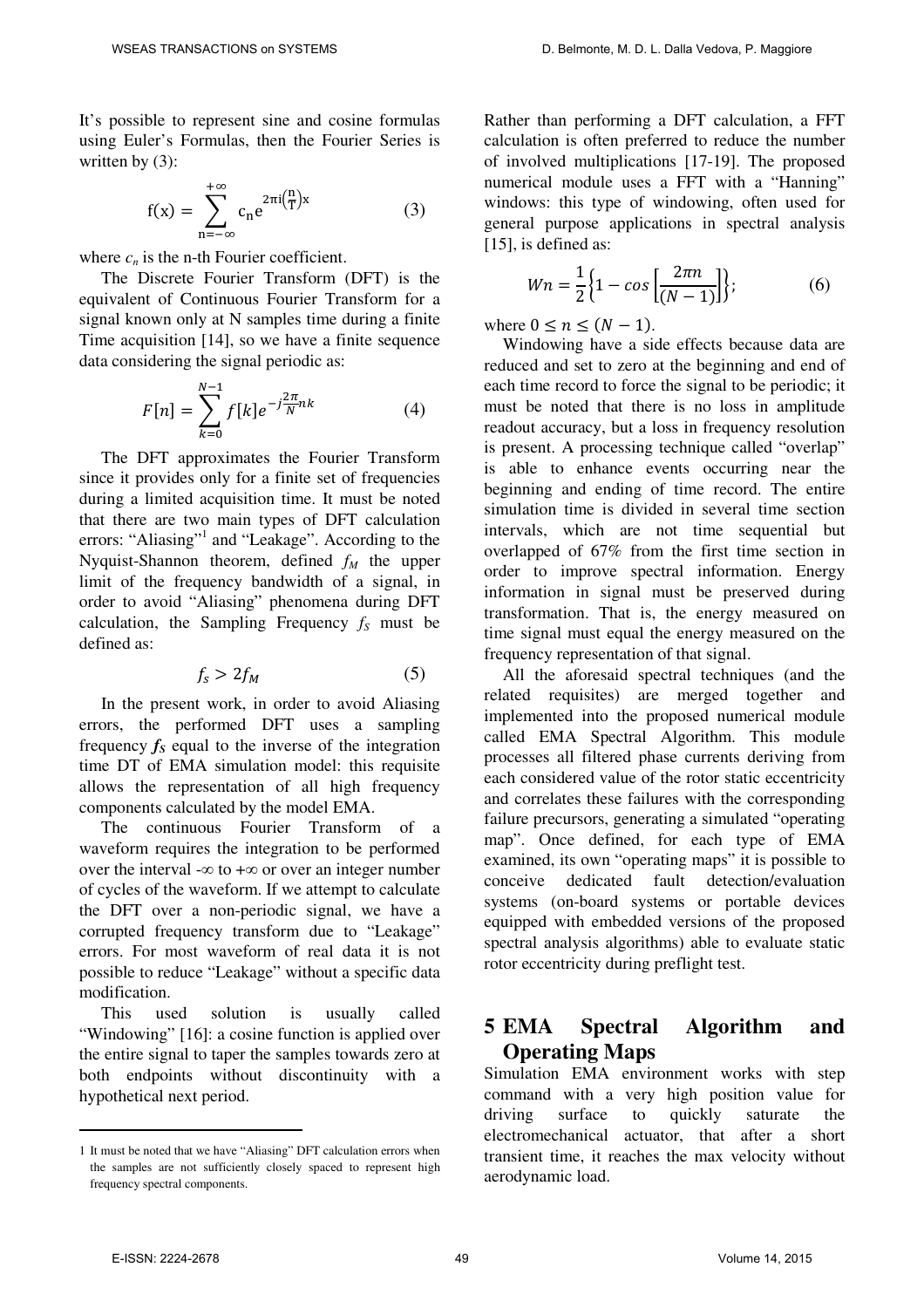

Fig. 4: Evolution of RMS currents as a function of rotor static eccentricity ζ.



Fig. 5: Evolution of mean value of RMS currents as a function of rotor static eccentricity ζ.



Fig. 6: Zoom on Actuator Velocity as function of Simulation Time and rotor static eccentricity ζ.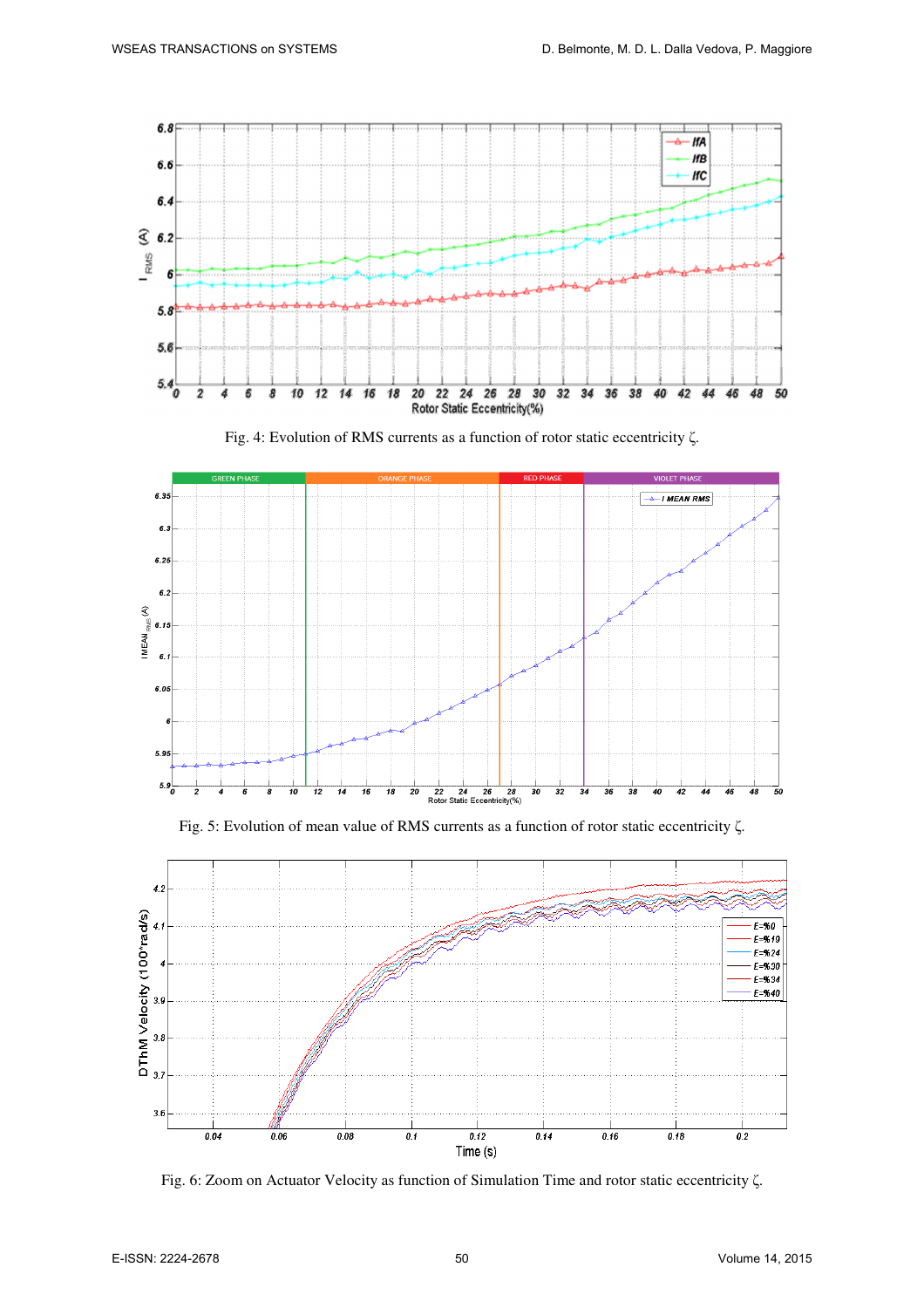

Fig. 7: Rotor Static eccentricity ζ (indicated by Red Rotor Position) and filtered phase currents in generic three phase configuration

The entire simulation time test amounts to one second and, for each simulated actuation test, all filtered phase currents  $(I_{fA}, I_{fB}, I_{fC})$  are acquired. These filtered current signals, expressed as a function of simulated time, are divided in intervals called "time sections" of 25% of the simulation time and, sequentially, a FFT single sided spectral analysis (according to the Cooley Tukey algorithm [17]) is performed for each time section. To improve the frequency resolution of the algorithm, the time sections are extracted using overlap processing so, during one second of acquired signal, more time sections are post-processed [20]. Thus, a set of FFT spectral diagrams is calculated; the meaningful harmonics are identified by means of a peak hold function that, for each frequency line, finds the maximum magnitude peaks between all spectral diagrams that are extracted for each filtered phase current. The comparison among the sets of max magnitude peaks found in each filtered phase current reveals that from 0% to 33% of static rotor eccentricity the first max magnitude peak has the same constant frequency value called Hz1 (Hz1= 33.568 Hz). After this percentage of static rotor eccentricity, the first magnitude peak for each filtered phase current switches to another constant frequency value called Hz2 ( $Hz2 = 32.805$  Hz); this means that, when the static eccentricity is equal to a given percentage of the clearance between rotor and stator, the frequency of the first maximum magnitude peak decreases (Hz1>Hz2). The Root Mean Square (RMS, also known as the quadratic mean) of a given signal time history is a measure of overall energy and it is often used to extract signal features for prognosis and trending data.

In order to avoid numerical problems, the time history of the considered signal must be digitized at a particular sample rate (for N samples), then RMS value can be estimated by:

$$
rms = \sqrt{\frac{1}{N} \sum_{i=1}^{N} x(i)^2}
$$
 (7)

For each filtered phase current  $(I_{fA}, I_{fB}, I_{fC})$  a RMS value is calculated processing the rotor static eccentricity values from 0% to 50% with 1% increasing step; the results are three signals, called  $I_{A_RMS}$ ,  $I_{b_RMS}$  and  $I_{c_RMS}$ , evolving as shown in Fig. 4. The progressive eccentricity causes progressive asymmetry of the magnetic field so the RMS filtered phase current values increase and, therefore, the torque needed to maintain the same actuator velocity increase. The progressive eccentricity causes progressive asymmetry of the magnetic field so the RMS filtered phase current values increase, as shown in Fig. 4 and, similarly, the actuation velocity decrease as shown in Fig. 6. In brushless motor actuator velocity is related to voltage supply of the stator phases then the same actuator velocity is related to the same voltage supply on the three rotor phase as showed in Fig. 7. The filtered phase currents are similarly related to torque applied on rotor component considering external load and friction forces. Electrical power, supplied by brushless motor, is generally indicated as multiplication between current and voltage, under the same nonlinear friction and external loads. Analyzing RMS values of the EMA simulation model, as failure precursors, it is possible to define some important features about involving of filtered phase currents with clearance distribution between rotor and stator component as showed in Fig. 3. The phase current  $I<sub>fA</sub>$  is particular because to maintain the same actuator velocity, it requires less RMS current value for each progressive static eccentricity value than the other phase  $I_{fB}$  and  $I_{fC}$  as showed in Fig 4. Indeed  $I<sub>fA</sub>$  is involved in minimum clearance, between stator and rotor component, so minimum magnetic resistor is related to minimum required power to the phase current considering the same actuator velocity for all the current phases  $(I<sub>fA</sub>, I<sub>fB</sub>, I<sub>fB</sub>)$  $I_{fC}$ ). With the same above considerations the filtered phase current  $I_{\beta}$  is involved in maximum clearance between stator and rotor component, so globally maximum magnetic resistor is related to maximum required power to the phase current considering the same actuator velocity.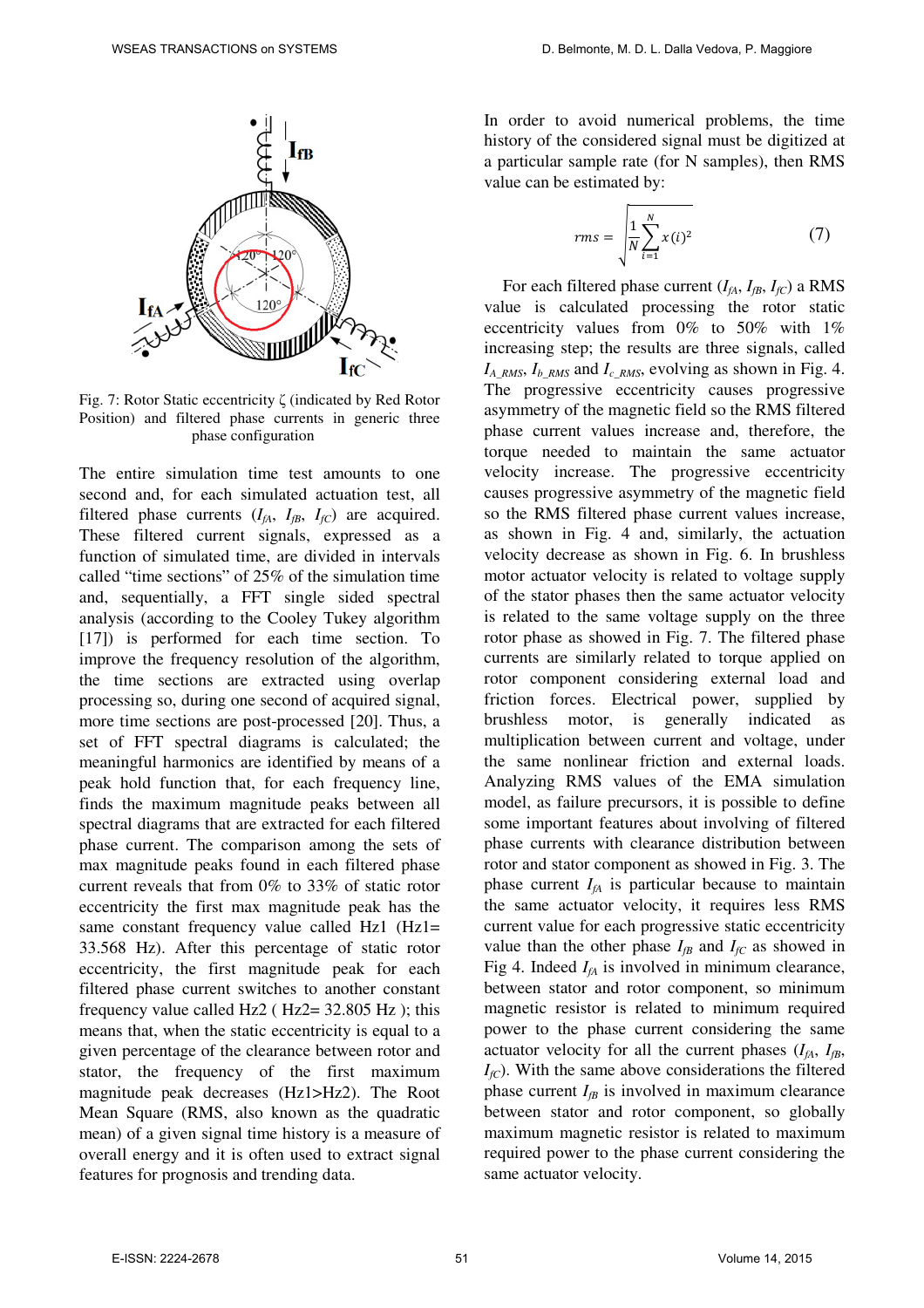As shown in Fig. 5, evaluating the mean value of the RMS of filtered phase currents, calculated for each of the considered eccentricity percentage  $\zeta$ , it is possible to perform an evaluation of the EMA health conditions, defining several operating intervals related to specific eccentricity percentages:

*Green Phase*: from 0% to 10% of the rotor static eccentricity (with respect to the stator-rotor air gap); this operating interval corresponds to Normal Mode with acceptable actuator performances; it is related to a negligible static eccentricity, mainly due to tolerances of manufacturing and beginnings of mechanical wear. It must be noted that, with respect to reference value mean RMS on 0% static eccentricity, it has a wide interval about 16 mA;

*Orange Phase*: from 11% to 26% of the rotor static eccentricity percentage; this operating interval corresponds to Moderate Mode with actuator performances related to incoming evaluable command degradations. Respect to reference value mean RMS on 11% static eccentricity this phase has a wide interval about 100 mA;

*Red Phase*: from 27% to 33% of the rotor static eccentricity; this operating interval corresponds to Serious Mode where actuator performances are degraded and condition based maintenance operations need to be planned. With respect to reference value mean RMS on 27% static eccentricity, it has a wide interval about 60 mA;

*Violet Phase*: from 34% to 50% of the rotor static eccentricity; this operating interval corresponds to Extreme Mode. In this case the actuator performances are much degraded and the based maintenance operations are needed as soon as possible. With respect to reference value mean RMS on 34% static eccentricity, this violet phase has a wide interval about 200 mA.

#### **6 Conclusions**

The proposed model-based approach allows the calculation of specific operating maps for many different EMA models: in fact, modifying defined sets of technical parameters, it is possible to adapt the performances of the numerical system to a given type of EMA and therefore to define the corresponding operational map. Actual EMA failure precursors, directly acquired by on-board maintenance systems, are compared with the corresponding calculated operating map in order to evaluate, during a preflight test, the percentage of static rotor eccentricity avoiding degraded flight command performances.

Once defined the operational maps simulating EMA model, integrated with the authors spectral numerical module, it is possible to have an adequate accuracy to individuate the health state of the actual actuator by performing pre-test flight as indicated in previous paragraphs. Results are encouraging the extension of the proposed technique to investigate more challenging occurrences, such as the electrical and sensor failures, for which the evolutions are usually very fast, if not instantaneous, and the corresponding failure precursors are often difficult to identify and evaluate. For this purpose the actuator model should be further detailed and new element should be modelled. Combined failures should also be investigated.

*References:* 

- [1] M. D. L. Dalla Vedova, P. Maggiore, L. Pace. Proposal of Prognostic Parametric Method Applied to an Electrohydraulic Servomechanism Affected by Multiple Failures. *WSEAS Transactions on Environment and Development*, ISSN: 1790-5079, pp. 478- 490.
- [2] M. Battipede, M.D.L. Dalla Vedova, P. Maggiore, S. Romeo, Model based analysis of precursors of electromechanical servomechanisms failures using an artificial neural network, *AIAA Modeling and Simulation Technologies Conference,* Kissimmee, Florida, 2015.
- [3] P. Maggiore, M.D.L. Dalla Vedova, L. Pace, A. Desando, Definition of parametric methods for fault analysis applied to an electromechanical servomechanism affected by multiple failures, *Second European Conference of the PHM Society 2014 (PHME'14)*, Nantes, France, 8-10 July 2014, pp. 561-571.
- [4] M. Çunkas, O. Aydoğdu, Realization of Fuzzy Logic Controlled Brushless DC Motor Drives using Matlab/Simulink, *Mathematical and Computational Applications*, 2010, Vol.15, pp. 218-229.
- [5] A. Halvaei Niasar, H. Moghbelli, A. Vahedi, Modelling, Simulation and Implementation of Four-Switch Brushless DC Motor Drive Based On Switching Functions, *IEEE EUROCON 2009*, St.-Petersburg, Russia, 2009, pp. 682- 687.
- [6] B.K. Lee, M. Ehsani, Advanced Simulation Model for Brushless DC Motor Drives, *Electric Power Components and Systems*, Vol.31, No.9, 2003, pp. 841–868, ISSN: 1532-5008.